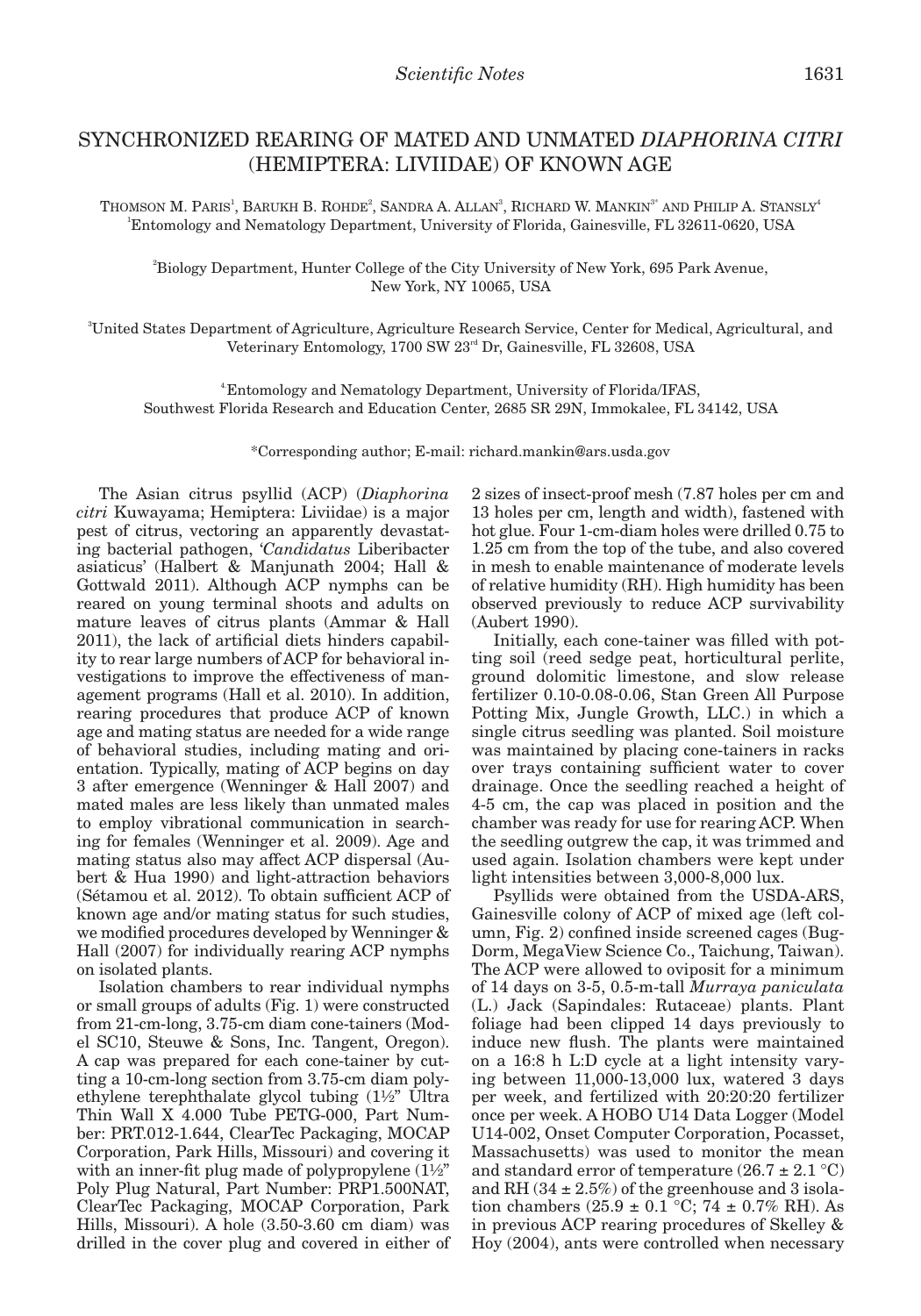

Fig. 1. Isolation chambers used for rearing unmated and mated Asian citrus psyllids of known age.

by standing the screen-cage shelf legs in containers filled with soapy water, and populations of other pests were reduced by aspiration or by spraying with petroleum oil and/or insecticidal soap (Safer Soap, Woodstream, Lititz, Pennsylvania).

After the 14-day oviposition period, the host plants were removed from each colony cage and rinsed with a gentle stream of water. The rinse removed most adult psyllids while retaining the nymphs and eggs on the host plant. The few adults that remained on the plant were removed by an aspirator. Now harboring only nymphs and eggs, the host plant was placed back into a cage that did not contain adults.

The final stages of the rearing process depended on whether unmated or mated ACP were needed for testing. For mated ACP, each rearing cage was checked daily for newly emerged adults (thickdashed box, Fig. 2). New adults were removed and placed as a group onto a seedling in an isolation chamber labeled with the emergence date. The host plant was rinsed with water and then checked visually with care for adults a second time before it was placed back into the cage. In a representative sample of collections from a cage on 3 consecutive days, a mean of 37.5 adults were collected each day on the first inspection and none on the second inspection. The daily process was repeated as needed until the experiment ended. This procedure for obtaining known-age adults was similar to that described by Coombe (1981), who reared up to 3,000 white flies, *Trialeurodes vaporariorum* (Westwood) (Hemiptera: Aleyrodidae) of known age in days for studies of white fly attraction to light.

For bioassays in which unmated psyllids were needed, a single 3rd-5th stage nymph was placed into each isolation chamber. The chamber was checked daily for adult emergence and labeled with the date of emergence (thick-lined box, Fig. 2). The adult was sexed using a light microscope and then returned to the chamber until used in a bioassay. Rearing of unmated and mated ACP was synchronized by daily checking of adults and plants in cages (dashed-line boxes, Fig. 2) and isolation chambers (solid boxes, Fig. 2), and monthly cycling of cages.

The effect of insect-proof mesh size on Asian Citrus Psyllid survival was analyzed using a pairwise t-test. No significant differences in mean percentage survival were found between the 2 insect-proof mesh sizes in 6 trials at nymph counts densities of 10  $[(61.67 \pm 0.058\% \text{ for mesh-13 vs. } 56.67 \pm 0.56\% \text{)}]$ for mesh-7.87,  $df = 5$ ,  $t = 1.94$ ,  $P = 0.111$ ) and 30  $[(63.89 \pm 2.34\% \text{ for mesh-13 vs. } 63.89 \pm 1.23\% \text{ for}$ mesh-7.87, df = 5, *t* = 1.94, *P* = 1)].

The new ACP rearing procedures provided benefits over previously used methods with smaller cone-tainers. First, the seedlings remained viable for a longer period and nymphs were easier to maintain in moderate levels of humidity than previously (adults placed in isolation chambers remained viable for > 30 days). The larger viewing area made it easier to find nymphs in the isolation chamber than in the smaller cone-tainers,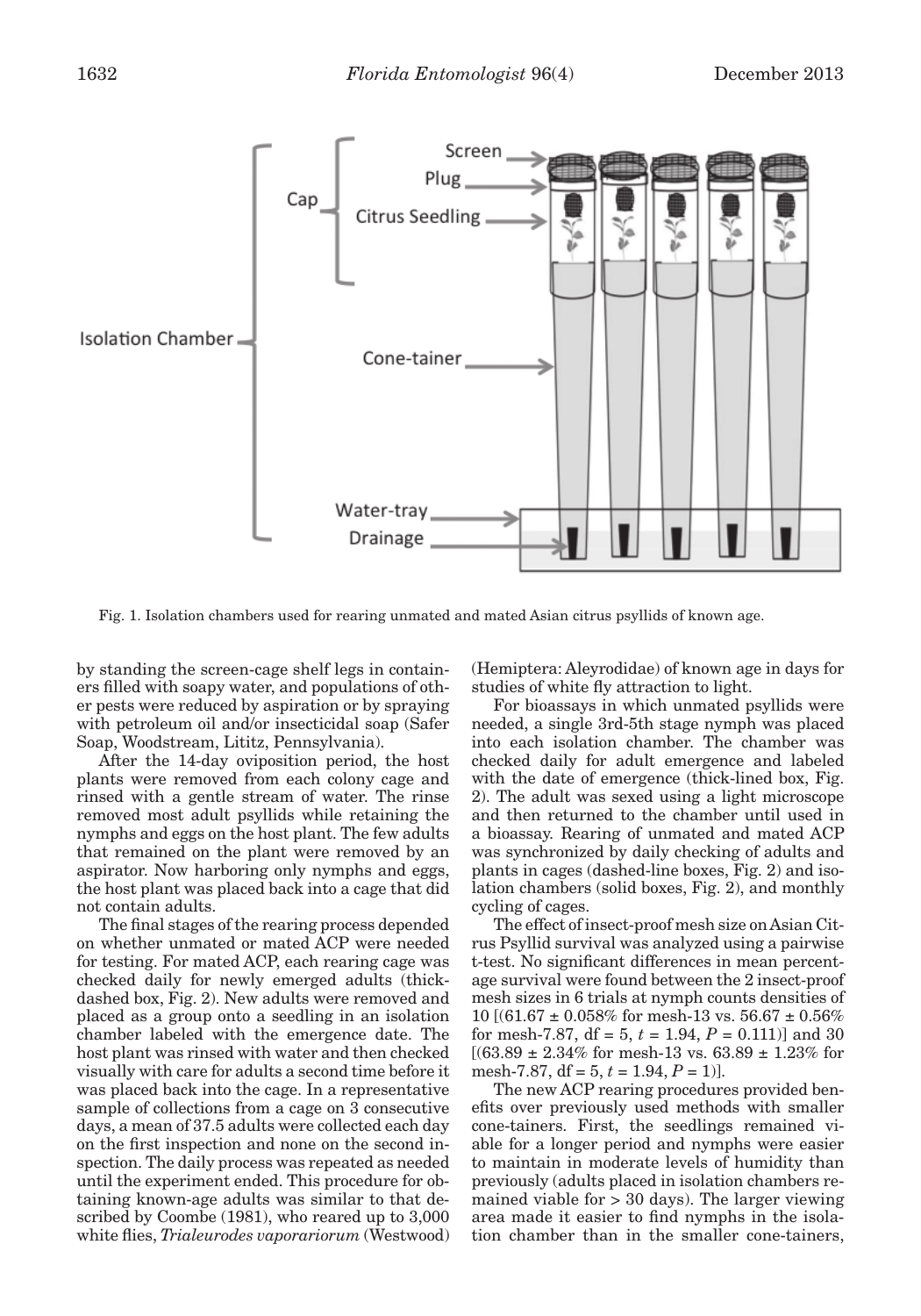

Fig. 2. Time-synchronization of activities in rearing of unmated and mated Asian citrus psyllids of known age for use in behavioral studies. Cage-associated tasks were denoted with dashed boxes and arrows, and isolationchamber tasks denoted with solid boxes and arrows.

enabling a reduction in the time needed to check for adult eclosion. Finally, the larger isolation chambers provided space for high numbers of mated psyllids that were used in dispersal and light-attraction studies.

We thank Betty Weaver and Jane Sharp for technical assistance. This article reports the results of research only. Mention of a trademark or proprietary product is solely for the purpose of providing specific information and does not constitute a guarantee or warranty of the product by the U. S. Department of Agriculture and does not imply its approval to the exclusion of other products that may also be suitable. Funds for this research were provided by the Florida Citrus Research and Development Fund. The USDA is an equal opportunity employer.

## **SUMMARY**

Methods were developed for synchronized rearing of unmated and mated Asian citrus psyllid (ACP) (*Diaphorina citri* Kuwayama; Hemiptera: Liviidae) of known age in isolation chambers for behavioral studies. Maintenance and survival of nymphs and adults in the isolation chambers was improved over previous methods because the plants had more room to grow and the relative humidity was easier to keep within acceptable limits.

Key Words: citrus seedling, cone-tainer, mesh, *Murraya paniculata*, survivability

## **RESUMEN**

Se desarrollaron métodos para la cría sincronizada del psílido asiático de los cítricos (PAC) de edades conocidas, no apareados y apareados (*Diaphorina citri* Kuwayama, Hemiptera: Liviidae) en cámaras de aislamiento para estudios de comportamiento. El mantenimiento y la sobrevivencia de las ninfas y adultos en las cámaras de aislamiento se ha mejorado con respecto a los métodos usados anteriormente, debido a que las plantas tenían más espacio para crecer y la humedad relativa fue más fácil mantener dentro de los límites aceptables.